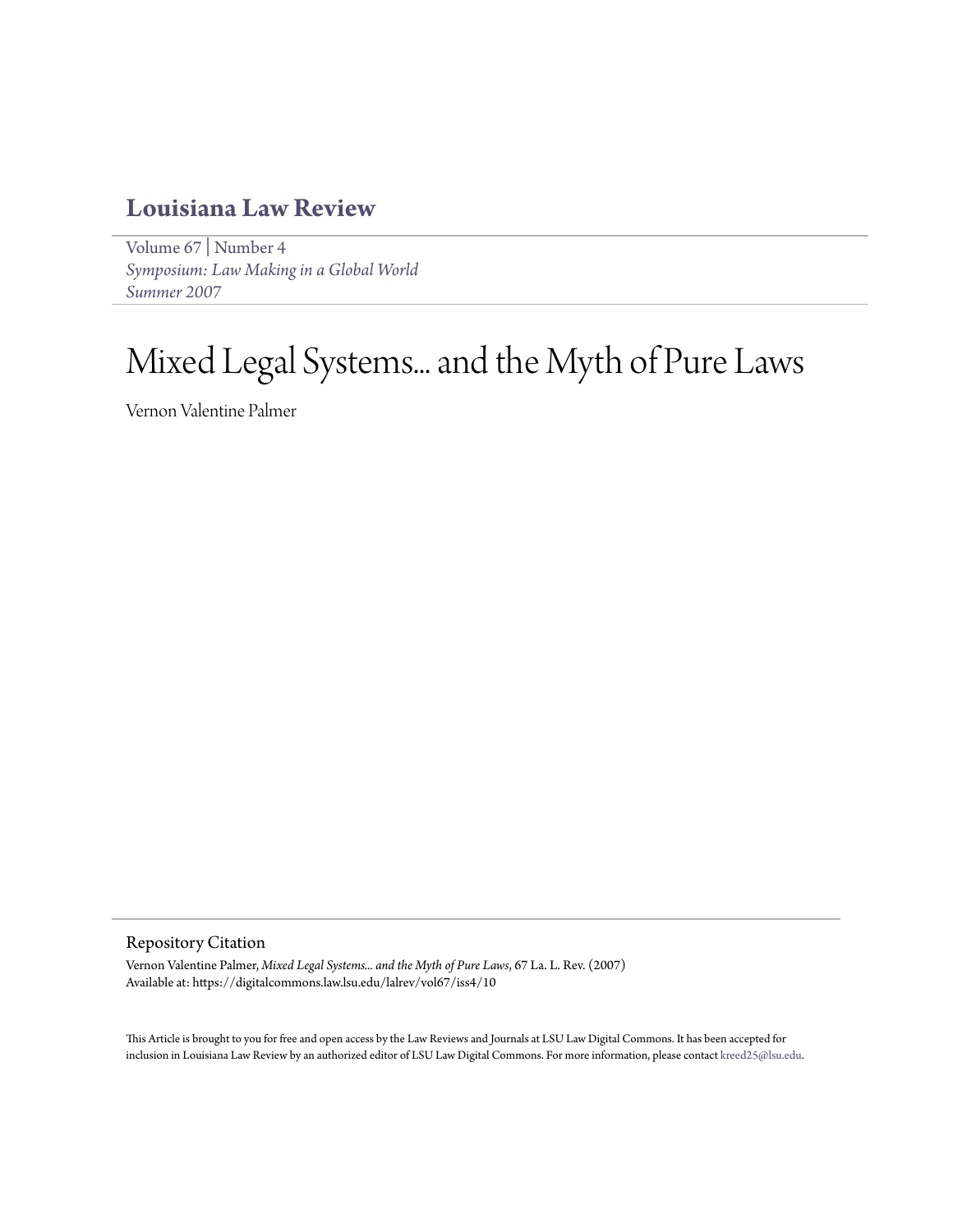# **Mixed Legal Systems... and the Myth of Pure Laws**

*Vernon Valentine Palmer\**

# **I.** INTRODUCTION

Perhaps there is no consensus among comparatists as to the meaning we should give to the expressions "mixed legal system"<br>or "mixed iurisdictions" (they are frequently used or "mixed jurisdictions" (they are frequently used interchangeably), but the issue is gaining sharper focus as a result of contemporary debate and developments. This article is not an attempt to offer a new or better classification scheme nor to offer a new set of labels. Rather I only intend to discuss some of the problems involved in the use of the terms we have been using. The subject of classification remains significant if we are to understand whether bijural systems like Louisiana, Scotland, Quebec, and South Africa have common characteristics and can be studied comparatively with profit or what can be gleaned from their "mixed jurisdiction" experience. The way we classify systems affects attitudes, perceptions, and sometimes reveals prejudice about those systems. It may even affect the "value" that is placed upon their experience. This article is a series of remarks and reflections on the labels and the values we attach to the mixed systems.

One problem with adopting a current conception of a "mixed system" (wherein the sole requirement is only the presence or interaction of two or more kinds of laws or legal traditions within each system)<sup>1</sup> is that most of Africa, Asia, India, and the "classical" mixed jurisdictions as well will answer to this description. The category is extremely broad since it is as extensive as the notion of legal pluralism. It of course lumps together systems with very little in common, such as Louisiana and Algeria, or Quebec and China.<sup>2</sup> Indeed, rigorous use of this conception, which is factual in its approach, would mean that the

Copyright 2007, by **LOUISIANA** LAW REVIEW.

<sup>\*</sup> Thomas Pickles Professor of Law, Co-Director of the Eason-Weinmann Center of Comparative Law, and Director of European Legal Studies, Tulane University.

*<sup>1.</sup> See* Jacques du Plessis, *Comparative Law and the Study of Mixed Legal Systems, in* THE OXFORD HANDBOOK **OF** COMPARATIVE **LAW** 477, 480-86 (Mathias Reimann & Reinhard Zimmermann eds., 2006).

<sup>2.</sup> Jacques du Plessis has noted this breadth: "When legal pluralism is defined broadly as the 'situation in which two or more laws interact' it essentially absorbs the concept of the mixed system." *Id.* at 483 n. 17 (citation omitted). One may go further: It absorbs nearly all the systems of the world.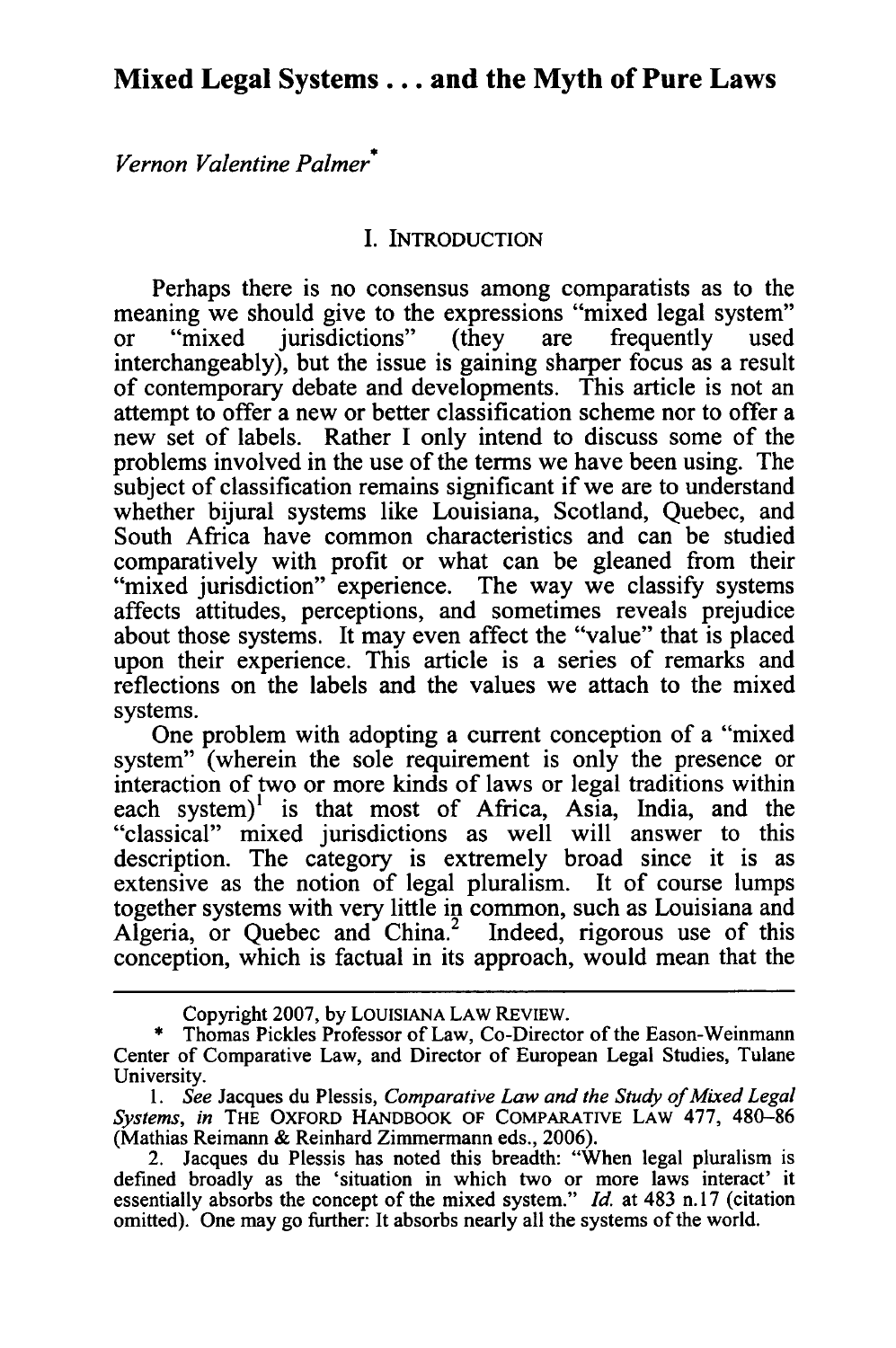quasi-totality of the legal systems of the world might be regarded as "mixed legal systems." It would imply that countries such as England, Australia, Canada, France, Germany, and Switzerland, which are generally thought of as though they were either pure common law or civil law systems, would need to be reclassified, for they are certainly mixed systems in a factual sense. Of course no one expects that revolution to happen. Indeed if the choice is between the indiscriminately lumped and the artificially pure, we will probably continue with the artificially pure. But at that point the practical, scientific, and didactic reasons for classifying systems in the first place are significantly reduced.<sup>3</sup>

#### II. ANALYSIS

Having posed the problems in these terms, let me now make a number of remarks and observations.

# *A. A Factual Approach to Mixed Systems*

I seriously doubt that there *should* be much debate on the question, "What constitutes a mixed legal system?" We may not know the causes of legal mixtures, but we at least know what a legal mixture is. We can verify its existence factually. If we apply Hooker's definition that "legal pluralism refers to the situation in which two or more laws interact,"<sup>4</sup> then it follows that the presence within a single legal system of laws, methods, techniques, or legal institutions drawn from another tradition or foreign system is sufficient to constitute a mixed legal system. On the other hand, the *absence* of any laws, methods, or institutions drawn from a different legal tradition would suggest that the system is "pure" rather than mixed. A mixed system, then, would be one in which

4. M.B. Hooker, LEGAL PLURALISM-AN INTRODUCTION TO COLONIAL **AND** NEO-COLONIAL LAWS 6 (1975).

<sup>3.</sup> An alternative approach might try to redraw the world map in terms of a list of "traditions" rather than "systems," but this approach may have little appeal as a classificatory tool. According to H. Patrick Glenn, the traditions are antithetical to exclusivist categorizations and do not provide a basis to classify legal systems. *See* H. Patrick Glenn, *Comparative Legal Families and Comparative Legal Traditions, in* THE OXFORD HANDBOOK OF COMPARATIVE LAW, *supra* note **1,** at 425 [hereinafter Glenn, *Families & Traditions]; see also* H. Patrick Glenn, LEGAL TRADITIONS OF THE WORLD 33-34 (2d ed. 2004). Furthermore, since it is society's collective memory that is constitutive of a tradition's identity, then all traditions would seem to be pure from the internal point of view. Traditions may in fact contain mixtures, but this would not necessarily be acknowledged as a fact, nor would it deal easily with mixed systems that are astride two or more traditions.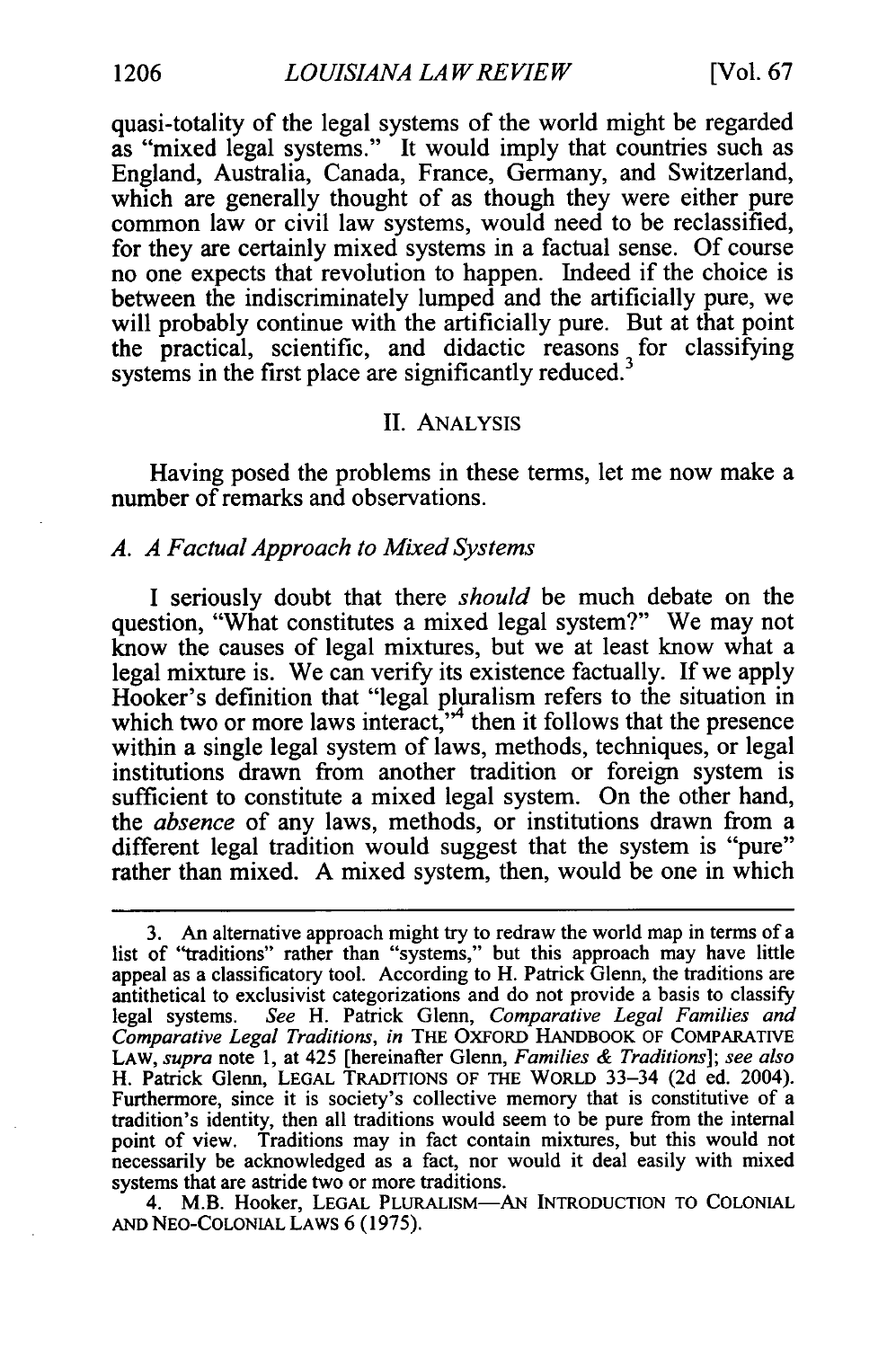two or more legal traditions, or parts thereof, are operating simultaneously within a single system. This factual test, as I have already indicated, is clearly not orthodox among comparative scholars who seem to employ normative and prescriptive criteria, but for purposes of discussion I will adopt the factual test in order to make a number of points clear.

# *B. Pervasiveness of Mixed Systems*

The first implication stemming from the factual approach is that we live in a *predominantly* mixed and plural world. Mixtures are pervasive and they are center stage. There is no reason to regard them as strange and anomalous. It should be acknowledged that mixed systems outnumber "pure" systems of law. They include some of the most populous areas on the globe, such as China, India, and many countries in Africa. In a study by the University of Ottawa, which classified legal systems using six categories (civil law, common law, Muslim law, Talmudic law, customary law, and mixed systems), <sup>5</sup> it was found that ninety-two legal systems are mixed, <sup>6</sup> ninety-six are "civil law," and forty-two legal systems are mixed,<sup>6</sup> ninety-six are "civil law," and forty-two are "common law." From a factual point of view, however, the number of mixed systems is necessarily far greater than the study suggested. A number of mixed systems were listed as "civil law," while a number of "civil law" systems could have been listed as mixed if the criteria for the latter had been applied consistently.<sup>7</sup> Moreover, the list of civil law countries covers most of Europe, but according to many observers the European Union itself is becoming a mixed legal system and the Member States, including the United Kingdom, are experiencing not merely the pangs of convergence but are receiving direct doses of non-national law. Upon reflection, all of the so-called civilian legal systems within

6. The criteria for this category were explained as follows: The term "mixed," which we have arbitrarily chosen over other terms such as "hybrid" or "composite," should not be construed restrictively, as certain authors have done. Thus this category includes political entities where two or more systems apply cumulatively or interactively, but also entities where there is a juxtaposition of systems as a result of

more or less clearly defined fields of application. *Id.* at 17 (Benjamin W. Janke trans., 2007).

7. See id. for the criteria. For example, the list of "mixed systems" omits Benin and Central African Republic. They are listed among "civil law" countries, in disregard of the fact that there are African customary law systems operating in these countries alongside of civil law.

<sup>5.</sup> Nicola Mariani & Graciela Fuentes, LES SYSTÈMES JURIDIQUES DANS LE MONDE (2000). As will be seen, I have reservations about the methods used in this study.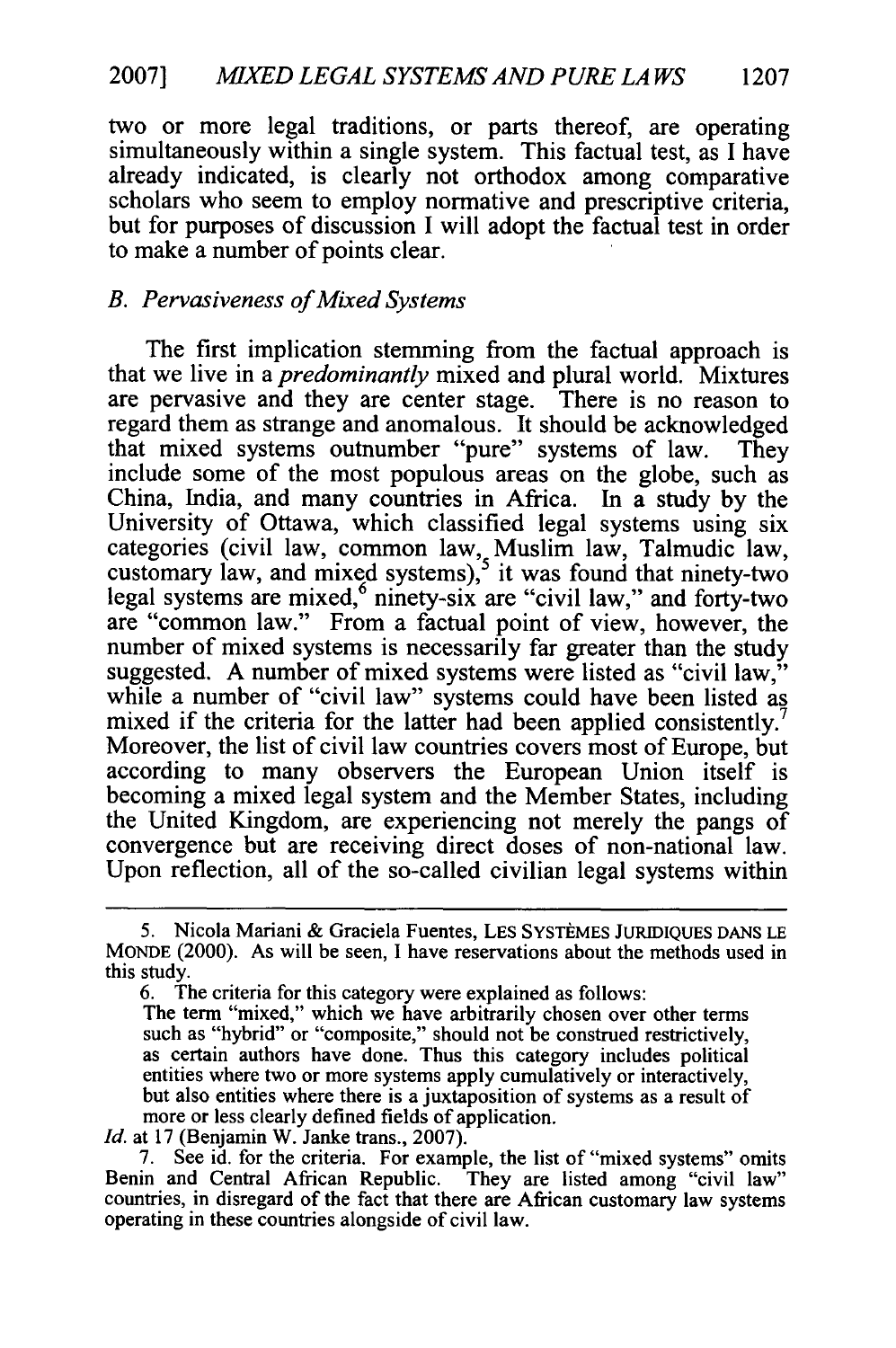the European Union could easily be regarded as mixed legal systems. These systems have been for many centuries an amalgam of indigenous and exogenous sources. Thus Reinhard Zimmermann has commented:

All our national private laws in Europe today can be described as mixed legal systems. None of them has remained "pure" in its development since the Middle Ages. They all constitute a mixture of many different elements: Roman Law, indigenous customary law, canon law, mercantile custom, and Natural Law theory, to name the most important ones in the history of the law of obligations.<sup>8</sup>

Professor Zimmermann's point, however, cannot be confined to Europe. The world's legal systems may all be described as diversified blends of various ingredients: they may include chthonic laws, indigenous customs, exogenous customs, religious laws (Jewish, Hindu, Islamic, or Canon), law merchant, natural law, Roman civil law, common law, and various statutes and codes. I believe it is not at all unusual or surprising to discover five or six layers of exogenous elements in any single private law system one cares to examine.

Thus the factual approach to classification is useful as a contrast to the normative and prescriptive assumptions that underlie our traditional way of classifying systems.

# *C. The Myth of Pure Laws*

If these generalizations are accepted, then it may be asked why comparatists constantly make it sound like there are such things as "pure" systems of common law, civil law, or whatever kind. The reason is not entirely clear. Eurocentrism may play a part, and ingrained outlooks are difficult to change.<sup>9</sup> Whatever the reason, however, we are certainly engaging in oversimplifications that

<sup>8.</sup> Reinhard Zimmermann, ROMAN LAW, CONTEMPORARY LAW, EUROPEAN LAW 159 (2001).

<sup>9.</sup> H. Patrick Glenn argues for example that the very notion of "legal families" and "legal systems" is Eurocentric in character. In his words, "Western legal traditions are the only ones of the world which have developed the concept of a legal system, and the only ones of the world which purport to *describe* law, notably in terms of legal families, as opposed to simply living according to it." Glenn, *Families & Traditions, supra* note 3, at 435. Yet research would establish that the notion of a "legal system" is one of the West's great exports and has been received almost everywhere in the world. Since non-Western countries make use of it, has it not shed its Eurocentric cast?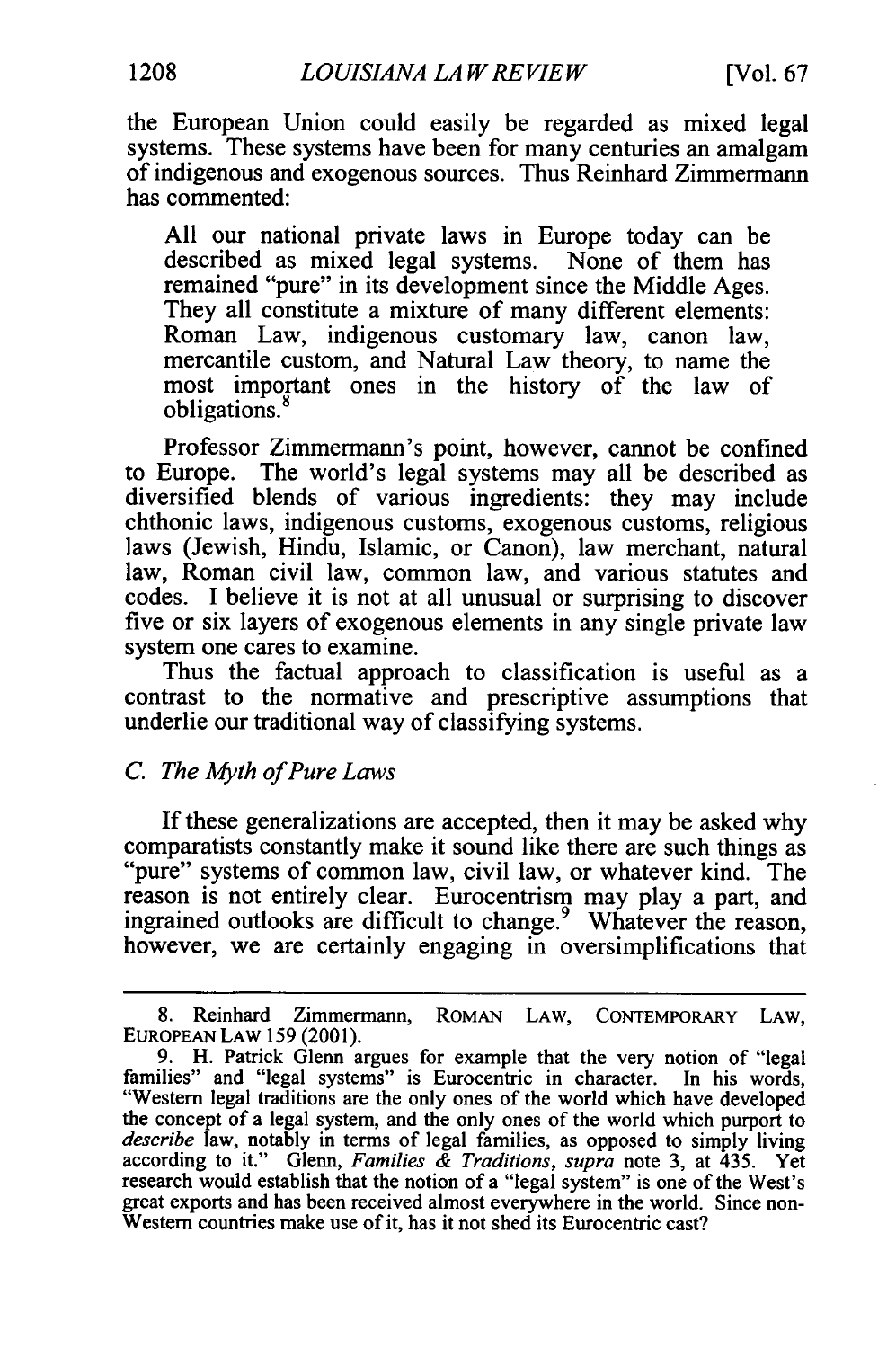conceal reality. First, without openly saying so, we are using private law as the proxy for judging entire legal systems. Obviously when we use signifiers like "common law" or "civil law" or "Muslim law," these say little or nothing about the constitutional, administrative, or criminal laws in such systems.<sup>10</sup> It would be more accurate to call this a classification of private law systems. Second, these private law signifiers do not even refer to the whole of the private law system. Instead they simply make resort to the oldest taproot of the system as *the* identifying feature. The other roots are ignored. It is a technique of "limited feature classification,"<sup>11</sup> which conveniently leaves out the non-indigenous areas of private law (such as the law merchant, the canon law, and so forth) that have created a legal alloy. Only by dint of this reductionism can anyone claim that these systems are pure and not mixed.

# *D. A Glance at England and the European Union*

Digressing for a moment, it is increasingly argued that the English common law is already a mixed system, and nowadays English lawyers seem more inclined to acknowledge the intermixture than in the past.<sup>12</sup> Hector MacQueen argues that English law has been transformed in the past two centuries. He cites the decline of the doctrine of consideration in contract, the Continental origins of *Hadley v. Baxendale,* and recent legislation that abolished the privity principle in order to bring English law into line with other jurisdictions of the European Union. The field of obligations, he continues, has been restructured as a system once based upon the forms of action into one "founded on the division of contract, tort, and unjust enrichment."<sup>13</sup> David Ibbetson similarly notes that "The Common law of obligations grew out of the intermingling of native ideas and sophisticated Roman

13. Hector MacQueen, *Looking Forward to a Mixed Future: A Response to Professor Yiannopoulos,* 78 TUL. L. REv. 411,412 (2003).

<sup>10.</sup> I have argued elsewhere that a wider public law focus is essential to an understanding of the mixed jurisdictions: "The common-law and civil-law families are really 'private-law' families carved from private-law comparisons. Normally this private-law focus is thrown into disarray when the public law is included and compared." Vernon Valentine Palmer, *Introduction to the Mixed Jurisdictions, in* MIXED JURISDICTIONS WORLDWIDE: THE THIRD LEGAL FAMILY 6 n.8 (Vernon Valentine Palmer ed., 2001).

<sup>11.</sup> Glenn, *Families & Traditions, supra* note 3, at 438.

<sup>12.</sup> *See, e.g.,* T.H. Bingham, *"There is a World Elsewhere:" The Changing Perspectives of English Law,* 41 INT'L & COMP. L.Q. 513 (1992).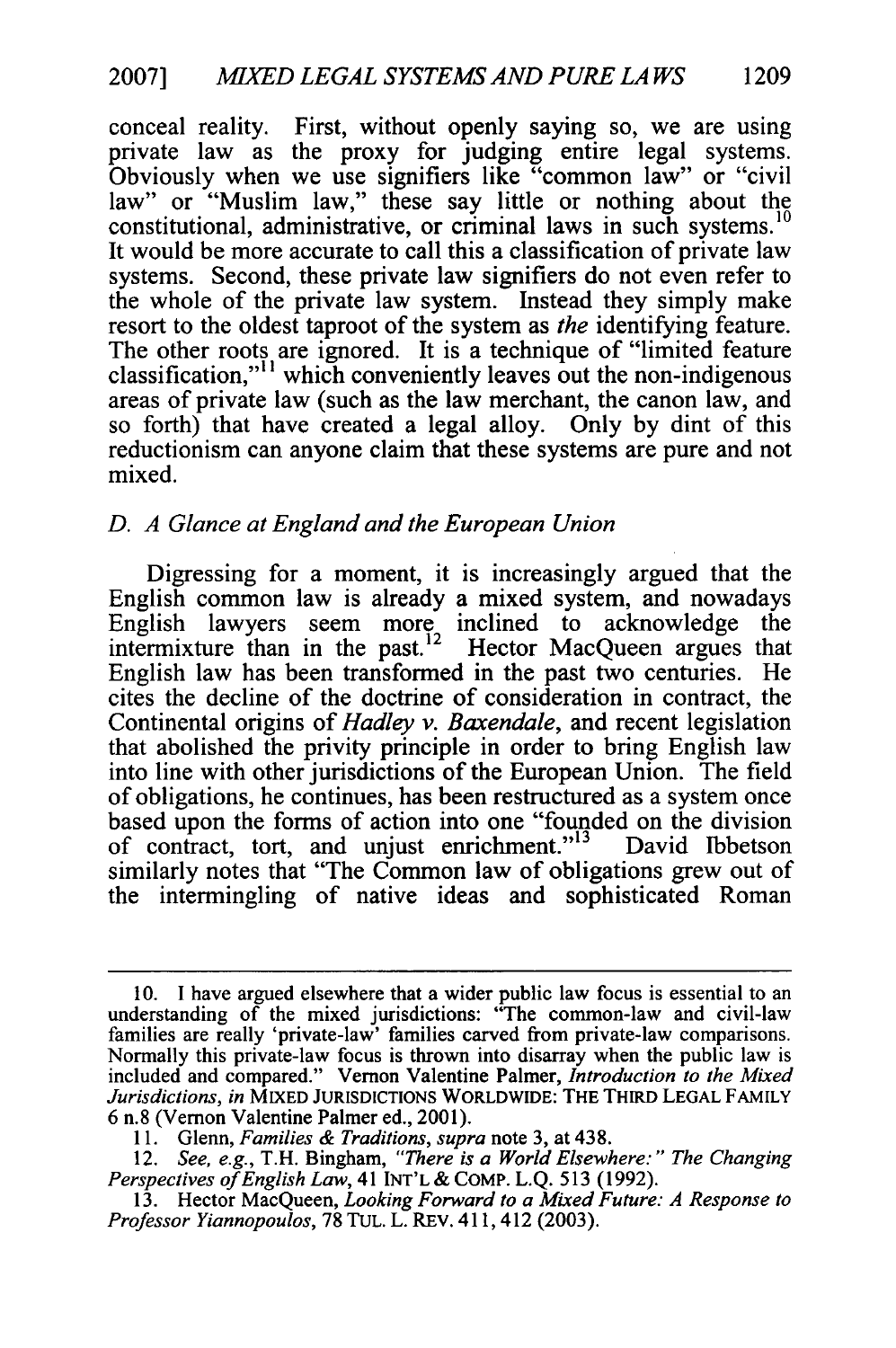learning."<sup>14</sup> Entry into the European Union has of course hastened a *rapprochement* with the Continent.<sup>15</sup> English law has absorbed close to twenty European Community ("EC") Directives affecting the area of traditional private law and has been receiving a variety of Continental ideas, including the principles of proportionality and legitimate expectation, the distinction between private law and public law, teleological and purposive reasoning, and Continental drafting style. $16$ 

The European Union may soon be recognized as a supranational mixed system. That seems to be an outcome that some Europeanists desire,<sup>17</sup> and there are various signs that this is happening. There is noticeable convergence in the field of contract, for example, as witnessed by the Vienna Convention on the International Sale of Goods, the Unidroit Principles of International Commercial Contracts, and the Principles of European Contract Law.<sup>18</sup> The single civil code of private law, if this European project ever materializes, would necessarily rely on these models and would produce a mixed private law system based upon common law and civil law elements. **<sup>9</sup>**

# *E. Mixed Systems as Models and Paradigms*

Recognizing that hybridity is a universal fact will no doubt require us to revise some of the received attitudes and prejudices about mixed systems, particularly attitudes about "classical" mixed

19. *See* MacQueen, *supra* note 13, at 417.

<sup>14.</sup> D.J. Ibbetson, A HISTORICAL INTRODUCTION TO THE LAW OF **OBLIGATIONS** 1 (1999).

**<sup>15.</sup>** In Lord Dennings's famous allusion, "[T]he Treaty is like an incoming tide. It flows into the estuaries and up the rivers. It cannot be held back." H.P. Bulmer, Ltd. v. **J.** Bollinger S.A., [1974] Ch. 401, 418 (U.K.). For an appraisal of the effects as of the 1990s, see B.S. Markesinis, THE **GRADUAL CONVERGENCE** 30-32 (1994).

<sup>16.</sup> *See* Mark Attew, *Teleological Interpretation and Land Law,* 58 MOD. L. REV. 696 (1995); Bingham, *supra* note 12, at 522-24; Jonathan E. Levitsky, *The Europeanization of the British Legal Style,* 42 AM. J. COMP. L. 347 (1994); Diana Nestorovska, *Influences of Roman Law and Civil Law on the Common* Law, 1 HANSE L. REV. 79 (2005).

<sup>17.</sup> *See* Hein Kbtz, *The Value of Mixed Jurisdictions,* 78 TUL. L. REV. 435, 439 (2003) ("It may sound a bit premature and starry-eyed, but I will say it nonetheless: let us hope that the gradual establishment of a European law as a mixed jurisdiction will allow us to combine the best of both worlds.").

<sup>18.</sup> For example, a comprehensive concept of breach of contract has now been achieved across Europe, though this required a break with a long tradition to the contrary in certain civil law countries. *See* Jdrgen Basedow, *Towards a Universal Doctrine of Breach of Contract: The Impact of the CISG,* 25 **INT'L** REV. L. & ECON. 487 (2005).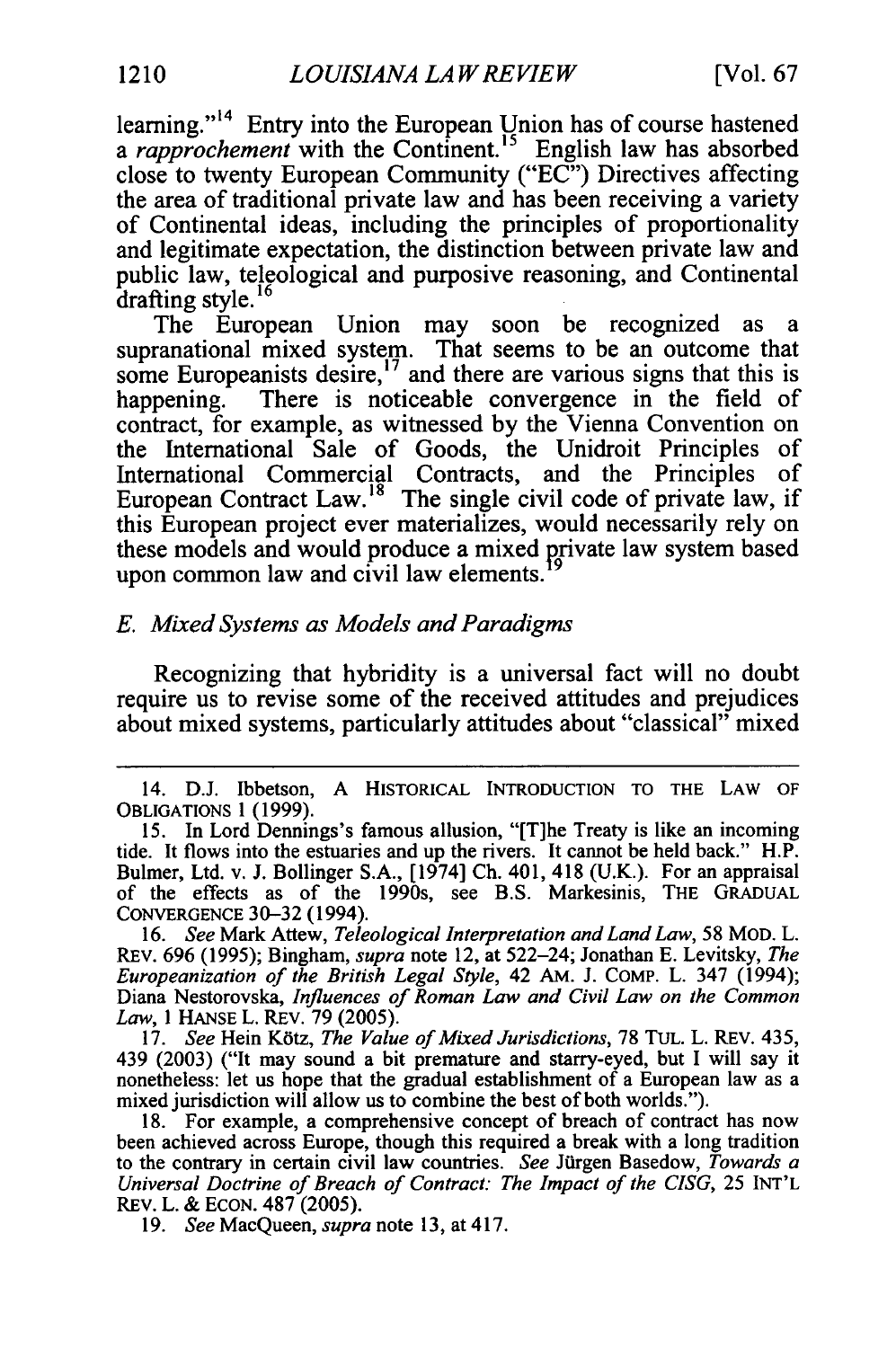jurisdictions such as Louisiana, Scotland, South Africa, Quebec, Puerto Rico, and so forth. For example, does it any longer serve a useful purpose to speak of these systems as historical accidents,<sup>2</sup> or as marginal cases, or as "odd men out" in a binary civil law/common law world? In my opinion, mixed systems have been too much at the center of legal. evolution to be regarded as something unusual or strange. They cannot be both paradigms and pariahs at the same time. A useful classification scheme ought to begin with their centrality as a point of departure.<sup>21</sup> That would force us to abandon the conceit that "pure" legal systems are somehow privileged or preferred, that some mixtures are superior to other mixtures, or that the utility of mixed systems lies in the incidental lessons or insights they may have for their parents.<sup>22</sup> It is frequently remarked that the mixed jurisdictions like Scotland and Louisiana are "laboratories of comparative law" and that others may benefit from studying their experiences or their practices. In reality, however, all systems are laboratories of comparative law, and any system's experience could be of some value for others.

Hector MacQueen has made the point (in words that can be endorsed as an elevated approach to the study of plural systems generally) that:

It is contrary to the spirit of mixed legal systems [to analyze their past] on the basis that one part of the mix is good and the other bad. Instead the mixed systems need to be evaluated on their own terms—that is as neither civil law nor common law-and analysts must accept that a mixed past means a mixed future.<sup>2</sup>

23. MacQueen, *supra* note 13, at 412.

<sup>20.</sup> Glenn compares them to anomalies in the world of science where complex structures may represent "frozen accidents." H. Patrick Glenn, *Quebec: Mixitg and Monism, in* STUDIES IN LEGAL SYSTEMS: MIXED **AND**  $\overline{M}$ IXING 1, 14 (Esin Örücü et al. eds., 1996).

<sup>21.</sup> Esin Örücü shares this view that all legal systems are overlaps and mixes to varying degrees and thus their mixed nature should be the starting point of comparative classification. *See* Esin OrUcii, *Family Trees for Legal Systems: Towards a Contemporary Approach, in* EPISTEMOLOGY AND METHODOLOGY OF COMPARATIVE LAW 359, 363 (Mark Van Hoecke ed., 2004).

<sup>22.</sup> For example, it has been asserted that Israeli drafting successes may reassure England of the feasibility of changing its drafting style; that Scots law or the McGregor code may serve as a template for the single European code; and that Louisiana law may show how common law/civil law ideas can be conciliated in a civil code. *See* Giuseppe Gandolfi, CONTRACT CODE DRAWN up **ON** BEHALF OF THE ENGLISH LAW COMMISSION v-xi (1993); K6tz, *supra* note 17, at 438-39.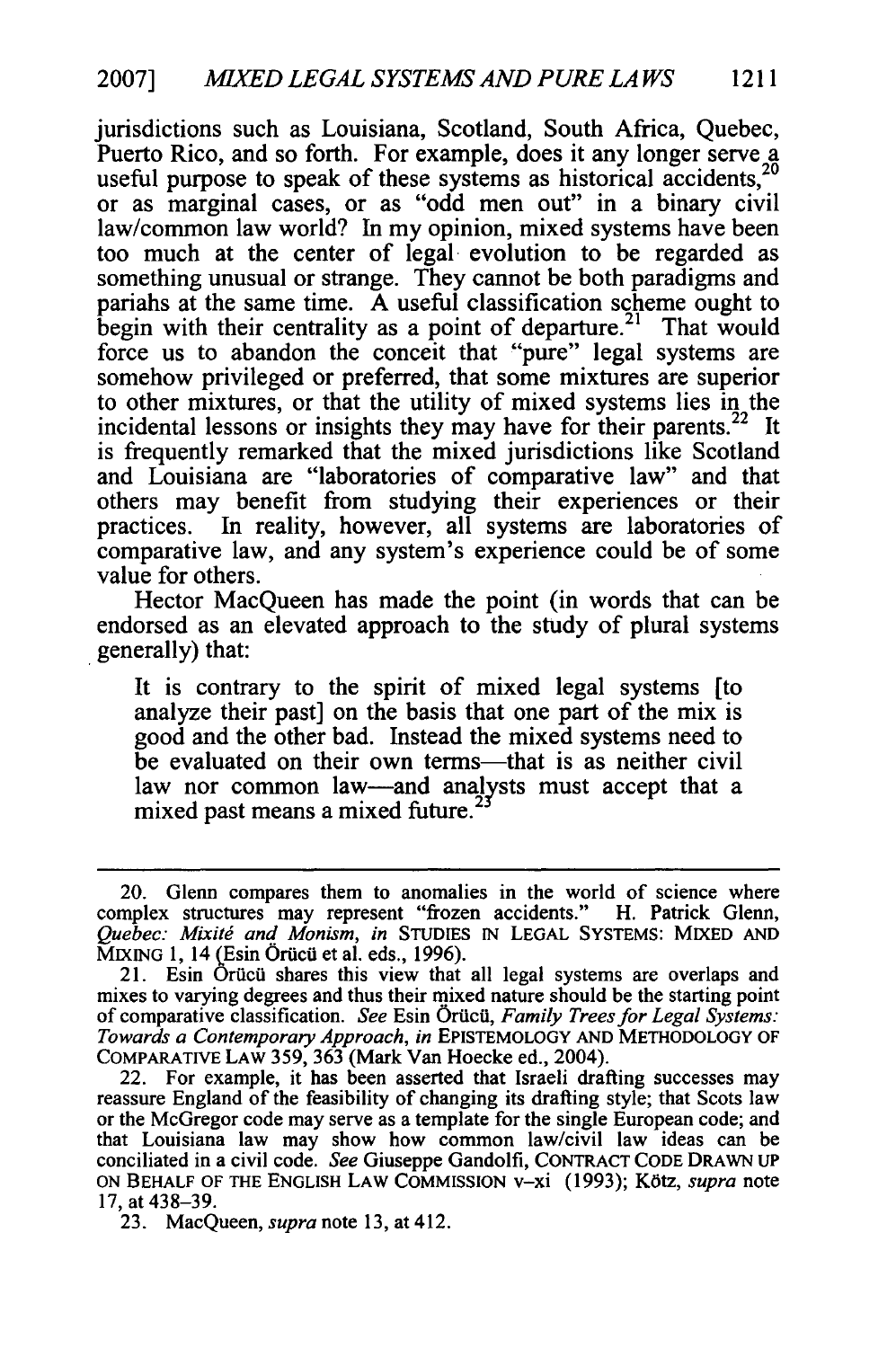Thus if it were necessary to find some "value" in their makeup or their nature it is surely not in the form of their incidental value for others but rather in what they can reveal about the formation and evolution of private law systems everywhere. Their value is best understood in terms of why they were originally formed, why they are recurrently preferred, and what they have done for the peoples they have served.

# *F. An Ancient Pedigree*

This brings me to an historical point. The mixed legal systems have been with us since antiquity and have been continually generated in conditions of increased social contact, commerce, and communication between peoples. The incubation of these systems within empires, for example, suggests that mixing is unavoidable (and maintaining original purity unattainable) once there is sufficient social and intellectual connection with foreign people. In this section of my article I will turn briefly to discuss the Roman Empire, the Ottoman Empire, and the colonial empires of the sixteenth to nineteenth centuries. These supranational enterprises of the past suggest that the mixed systems of today are part of a larger historical pattern.

#### *G. The Roman Empire*

Empire transformed the law of the Roman people into a mixed system, and at the same time it created a series of such systems within Rome's provinces. One reason for this development appears to have been the sheer number of foreign tribes brought together under Roman rule, $24$  and a second reason would be the value the Romans attached to personal laws. From early antiquity (third century A.D.) the Romans followed the view that the law applicable to a person was determined not by the territory in which he lived but by the national group from which he came.<sup>25</sup> Partly

<sup>24.</sup> On the large number of foreigners flowing in and out of Rome, their tribal networks and the cosmopolitan nature of its population, see Callie Williamson, THE LAWS OF **THE** ROMAN PEOPLE: PUBLIC LAW **IN THE** EXPANSION **AND** DECLINE OF THE ROMAN REPUBLIC 240-43, 262-67, 270-71 (2005).

<sup>25.</sup> *See* Michael Lambris, THE HISTORICAL **CONTEXT** OF ROMAN LAW 48 (1997); George Mousourakis, THE HISTORICAL **AND INSTITUTIONAL CONTEXT** OF ROMAN LAW 418 (2003); Barry Nicholas, AN **INTRODUCTION** TO ROMAN LAW 57 (1969) ("Ancient law was in principle 'personal' . . . Roman law applied to Roman citizens, Athenian law to Athenian citizens."). There may have been instances in which a people were admitted to the Empire but did not retain their tribal custom, perhaps because they had already been sufficiently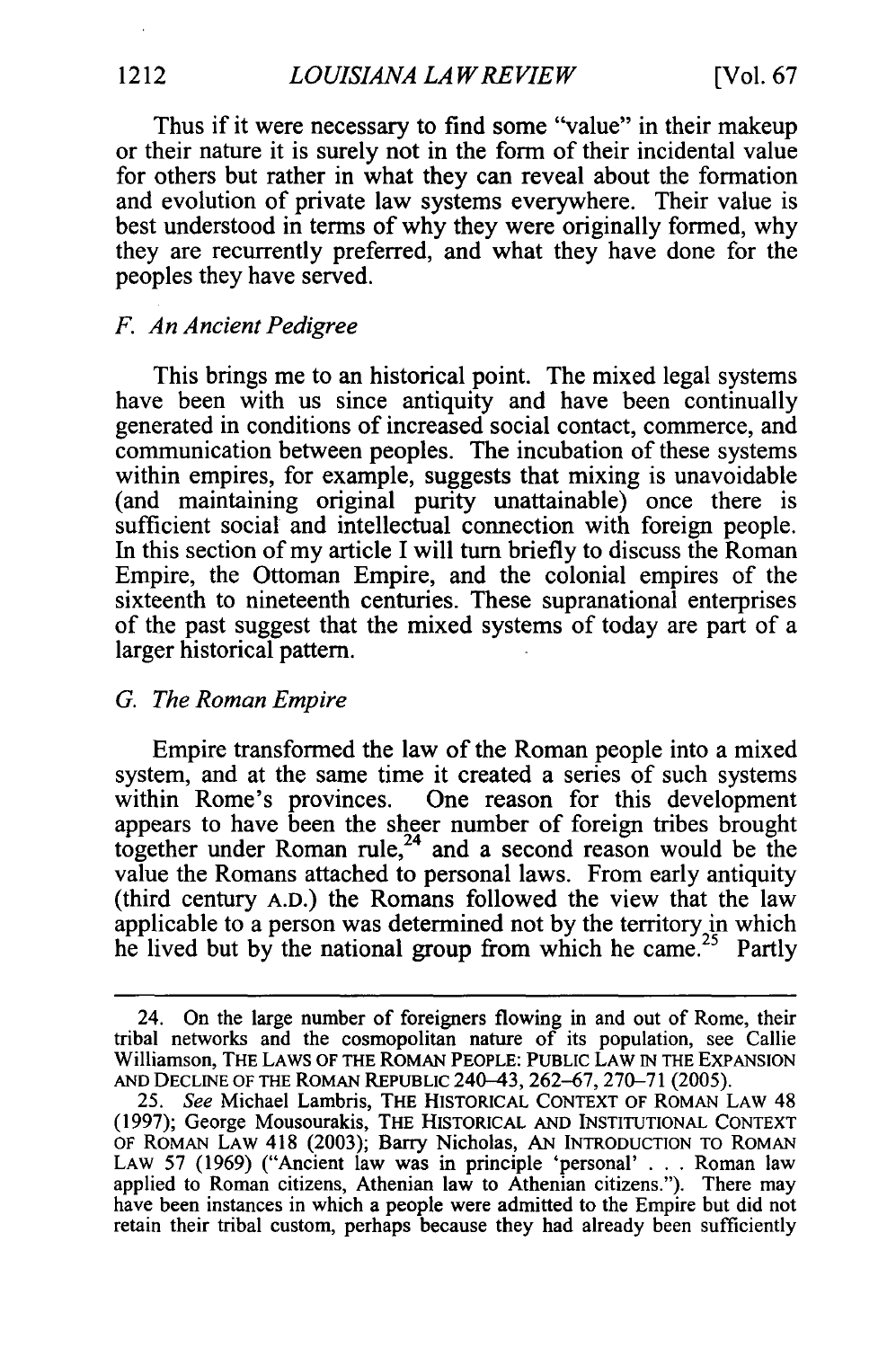out of pragmatism and partly out of respect, the Romans did not impose their private law on others. The mosaic of a mixed system was therefore already in the making in the form of the duality between Roman rule and the personal law of different peoples brought into proximity. Thus we find that *peregrini* at Rome were not governed by Roman law. The law applied to them was their own native or personal law, but since disputes could involve various non-Romans with conflicting personal laws, the *peregrine praetor* built up a composite legal system, the ius *gentium,* which in turn exercised influence over the *ius civile.26* Eventually parts of this body of law applied not only to transactions involving *peregrines* but to transactions between citizens. The ius *gentium* was partly "received" by the *urban praetor*, while the *jus civile* was in turn partly "received" by the *peregrine praetor.27* The two legal orders represented a mixed system in Rome.

The collapse of the Empire in the West (by 476 **A.D.)** reversed the political position of Rome, but it did not arrest the interaction between Roman law and other personal laws. The ascendant German tribes continued living according to their own laws and customs, while Romans in the population and the clergy continued to be governed by Roman law. In many cases their German overlords did not impose the personal law of the conqueror upon their Roman subjects. Within a single kingdom there could be pluralism of the personal laws and ease of interaction.<sup>28</sup> Saint Agobard, archbishop of Lyon from 816 **A.D.,** pointed to the kind of social relations this produced: "It constantly happens that of five persons who are walking or sitting together, not one is subject to the same laws as another."<sup>29</sup> Thus some rulers ordered the compilation of codes to reflect the Roman law, which their Roman

Romanized by living in close contact with the Roman society for several generations. *See* P.S. Barnwell, *Emperors, Jurists and Kings: Law and Custom in the Late Roman and Early Medieval West,* 168 PAST & PRESENT 6, 9-10 (2000).

<sup>26.</sup> *See* Simeon L. Guterman, THE PRINCIPLE OF THE PERSONALITY OF LAW IN THE GERMANIC KINGDOMS OF WESTERN EUROPE FROM THE FIFTH TO THE ELEVENTH CENTURY 39 (1990).

<sup>27.</sup> *See* Nicholas, *supra* note 25, at 58. One example cited by Nicholas was that an old institution of the *ius civile,* the contract of stipulation, was made applicable *to peregrines.* **Id.**

<sup>28.</sup> The Frankish capitulary of 768, for instance, stated: "All shall follow their own law, both Romans and Salians; and those who come from other regions shall live according to the law of their own country." Maurizio Lupoi, THE ORIGINS OF THE EUROPEAN LEGAL ORDER 394-95 (Adrian Belton trans., 2000) (1994).

<sup>29.</sup> Mousourakis, *supra* note 25, at 419.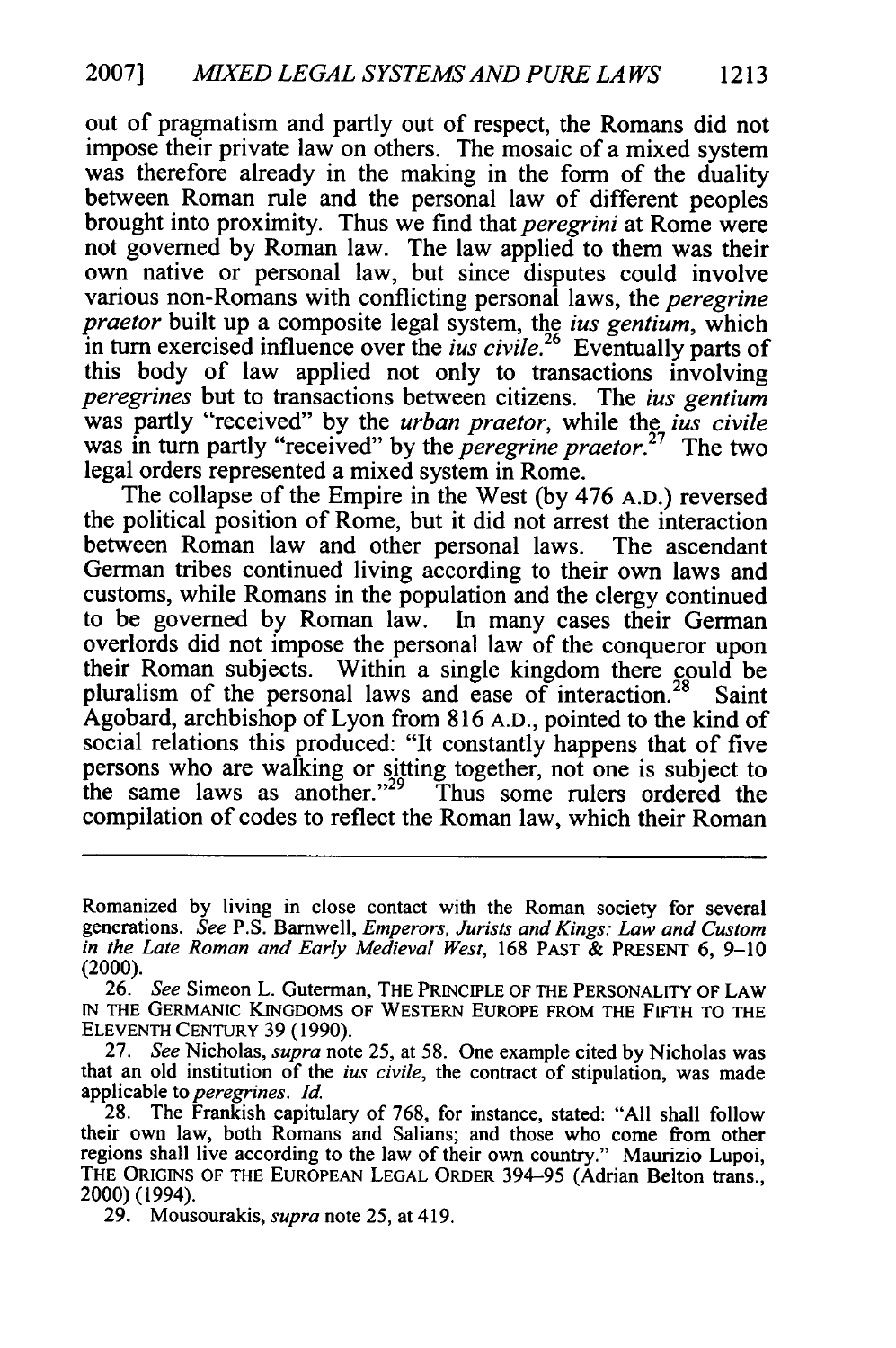subjects would follow. $30$  The law applicable to the Romans in Gaul was contained in the *Lex Romana Visigothorum* issued by King Alaric II in 506 A.D. At first this was exclusively for Roman subjects and did not apply to the entire population, but by 654 A.D. it applied to Romans and Visigoths  $\hat{a}$ like.<sup>31</sup> Likewise Roman subjects in Burgundy were governed by the *Lex Romana Burgondionum* pursuant to a policy under which the two peoples, Burgundians and Romans, were deemed equal but distinct under the  $\text{law.}^{32}$  On the Italian peninsula the Lombards permitted Roman subjects to be governed by the law of  $J$ ustinian.<sup>33</sup> Thus Mousourakis points out:

As in Italy, so in Gaul and Spain Roman law was preserved, even though in a vulgarised form, through the application of the principle of the personality of the laws, but also through the medium of the church whose law was imbued with the principles and detailed rules of Roman nnouç<br>law.<sup>34</sup>

The laws, like the populations to which they applied, were interactive and could not be hermetically separated. Directly or indirectly the Roman law exercised influence over the Germanic law and vice-versa.<sup>35</sup> As Roman and German elements in the population fused progressively, Germanic customs tended to become Romanized, while Roman laws tended to be barbarized. "In this way," Mousourakis states, "the diversity of laws persisted no longer as an intermixture of personal laws, but as a variety of local customs." The customary law could thus become "a combination of elements of Roman law and Germanic customary  $law. "36$ 

The point is that the Roman Empire in the West, as much in its construction as in its disintegration, effectively generated mixed systems of private law at an early date. These early Romano-Germanic systems served as a means of preserving vulgarized

34. *Id.* at 420. Lupoi says this alleged "principle" was not spelled out in any source and did not exist as a principle. *See* Lupoi, *supra* note 28, at 388, 393.

35. According to Lupoi, "Visigothic legislation was invariably modeled on Roman legal sources and the various sources of vulgar Roman law, which were influenced by it in their turn." Lupoi, *supra* note 28, at 75. He notes, for example, that King Euric was assisted in compiling his code by the Roman jurist, Leon of Narbonne. *See* id. at 75 n.209.

36. Mousourakis, *supra* note 25, at 421.

<sup>30.</sup> *Seeid.* at418.

<sup>31.</sup> *See* Lupoi, *supra* note 28, at 77-78.

<sup>32.</sup> *See id* at 82.

<sup>33.</sup> *See* Mousourakis, *supra* note 25, at 419.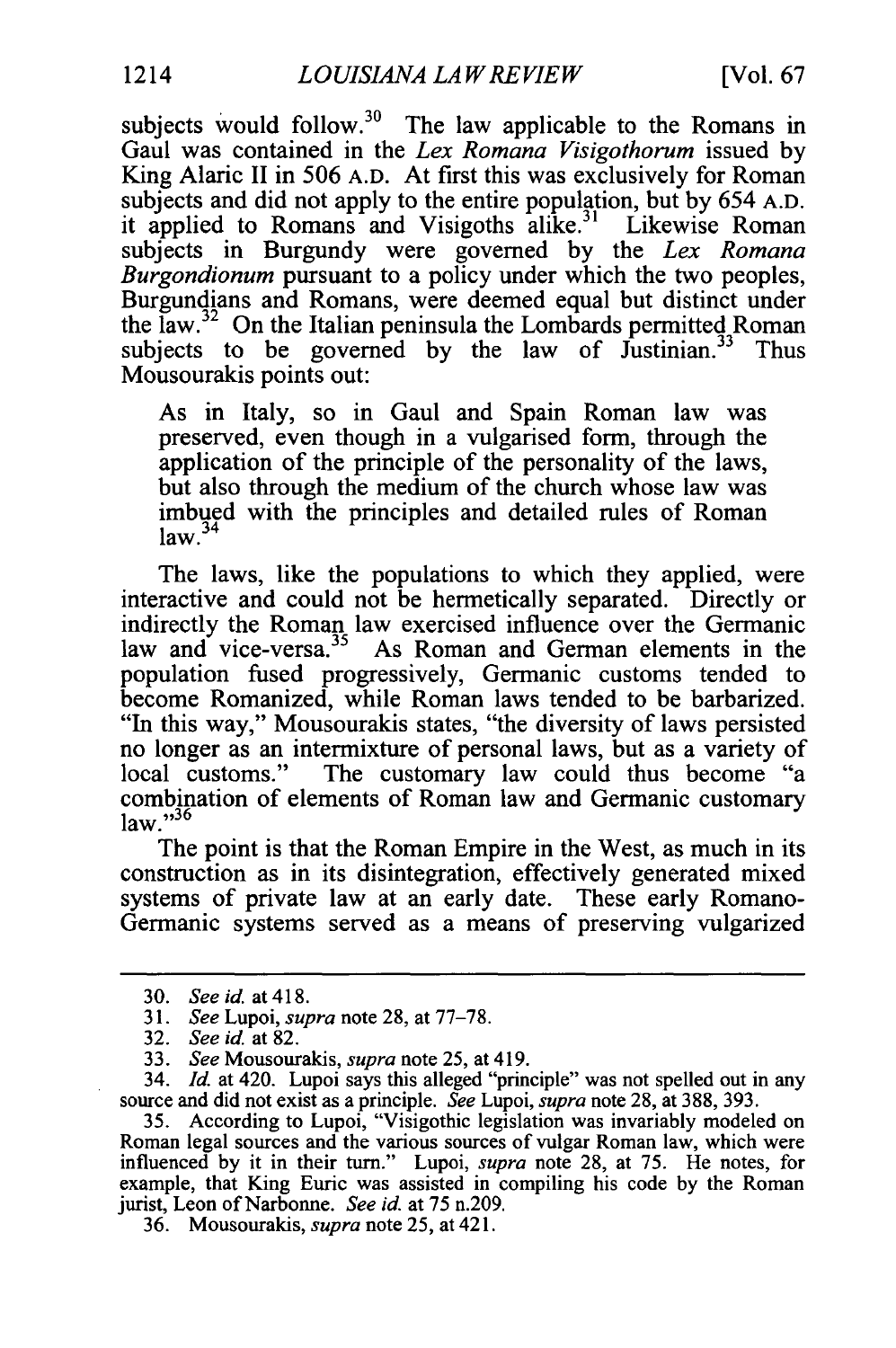Roman law, and at the same time they were the legal groundwork that made the later Bolognese revival possible. **Of** course the mixed elements in these systems made it impossible to build any sort of "pure" edifice with materials taken from their layered foundation. The revival was a later chapter in the interaction between Roman law and local laws and took place on the basis of territoriality, but popular attachment to personal local laws would continue the mixing process.

# *H. The Ottoman Empire*

The Ottoman Empire, founded in **1299,** was from its inception a plural legal system, which, according to Professor Orucui, would evolve **by** the nineteenth century into a mixed system and would finally emerge in the twentieth century as a civilian system.<sup>37</sup> The first Ottoman rulers, like the Romans, dealt with foreign peoples in their midst on the basis of something similar to the principle of personality. 38 Islamic law was the basic law applicable to Moslems in the Empire, but non-Moslems were subject to their own laws (criminal law excepted). Thus "the laws, faiths and customs of other subject peoples were in fact respected and allowed to continue to be practiced alongside Islamic Law."<sup>39</sup> Professor Oricu asserts, however, that up to the year **1839** this system was not "mixed" because, while these different laws existed side **by** side, there is no evidence of any interaction between them. In her opinion the system turned into a mixed system during a transitional period, **1839** through **1923,** prior to the massive reception of Western laws. **"By** the late 1880s the hybrid character of the Ottoman legal system was well established. The system itself was no longer solely Islamic but a mixed jurisdiction, the Islamic and the civilian cultures operating side **by** side. At this time it was plural, mixed, and in transition." It had "the appearance of a 'salad bowl' with components from the civilian

**<sup>37.</sup>** *See* Esin **Oricii,** *Turkey: Change Under Pressure, in* STUDIES IN **LEGAL SYSTEMS:** MIXED **AND MIXING** 89, *supra* note 20, at 89, 90-92.

<sup>38.</sup> Chibli Mallat sees a "powerful contrast" between "the overarching system of Islamic law as a 'personal model' versus the dominant system of Western law described as a 'territorial model."' Chibli Mallat, *Comparative Law and the Islamic Legal Culture, in* **THE** OXFORD HANDBOOK OF COMPARATIVE LAW, *supra* note 1, at 624.

<sup>39.</sup> Orficii, *supra* note 37, at 90. Thus Jews, Armenians, and Greeks living in and near Istanbul followed their own laws and had separate courts. Non-Moslems living on European lands also had their own courts and their own laws. French residents, under the "Capitulations," had special status, extensive privileges, their own Consular Courts, and their own laws.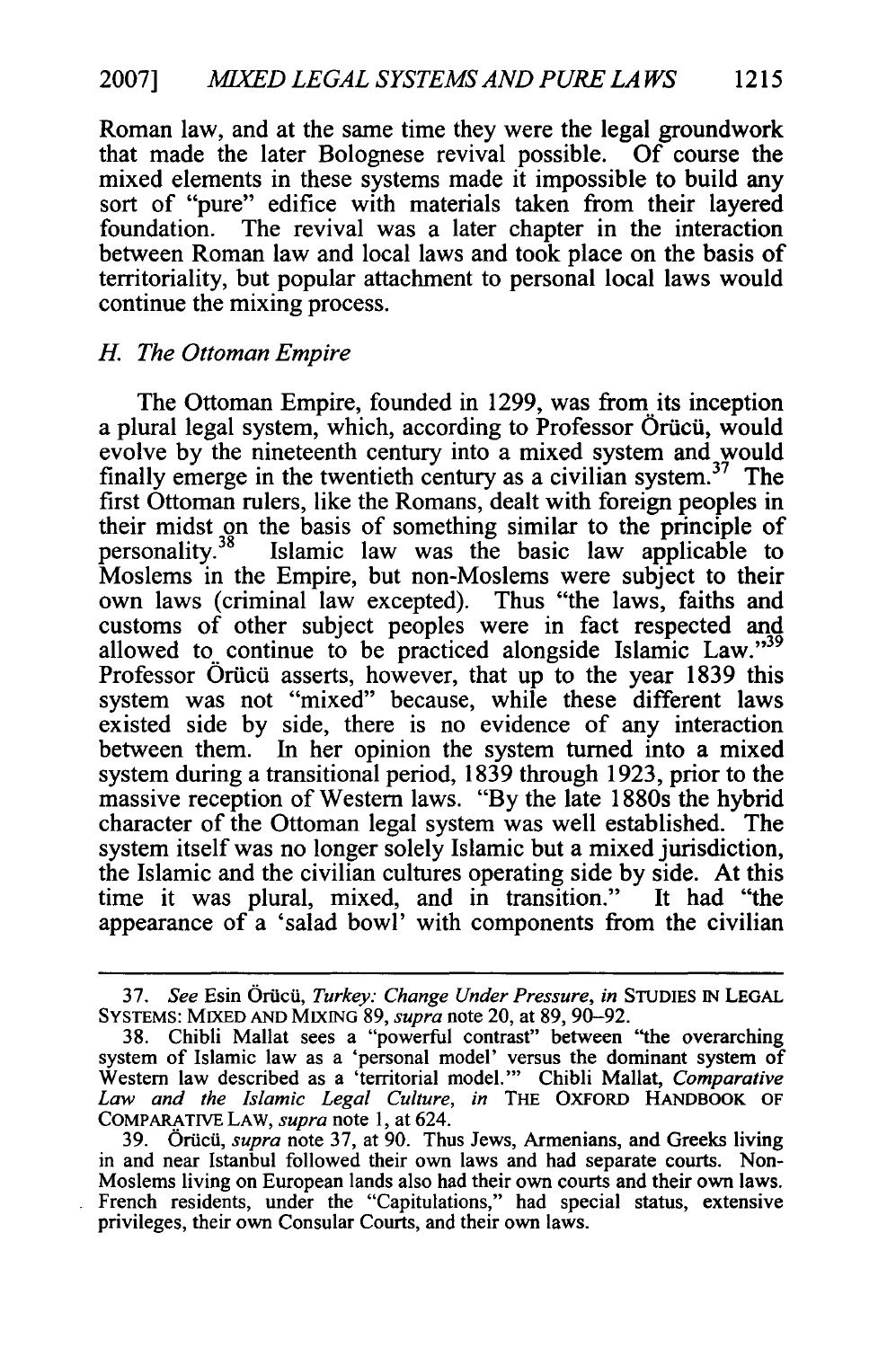tradition, mostly French, the laws of the Christian minorities, Islamic Law, and tradition all coexisting and intermingling. '40 In the next period, 1923 to the present, she argues, Turkey became a civil law state, "a full member of the civilian family of laws."<sup>41</sup> It introduced a blend of foreign codes from Switzerland, Italy, and Germany. In this process it could not of course achieve civil law purity. Turkey became a mixed legal system because it was composed of laws of different provenances. The systems from which it borrowed were diverse and distinct strands of European law, each with a heritage of non-indigenous elements.

### *. European Colonialism*

Mixed systems and legal pluralism are closely associated with European colonial rule. The empires of the Dutch, the British, the French, the Germans, the Belgians, the Portuguese, and the Italians projected European law into territories of Africa and Asia where the indigenous peoples already had their own laws. Whether the local laws would be suppressed entirely and replaced by that of the metropole, or would they be retained to the extent it did not interfere with political rule was a recurrent question. It is remarkable, however, that each metropole generally recognized and retained the personal statute of the indigenous peoples they encountered, even though these emerging or emerged nation states were general adherents of the principle of territoriality. Retention of the personal law system was a technique of governance that was justified on pragmatic grounds.<sup>42</sup> Thus colonialism generally produced a host of hyphenated legal systems. The British Empire produced Anglo-customary law systems in Africa,<sup>43</sup> hybrid Anglo-Hindu law systems in India, Anglo-Buddhist law in Burma, and Anglo-Muhammadan law in Pakistan.<sup>44</sup> French colonial policy in Africa, for example, made no attempt to suppress customary law even though French policy was often thought to be based on notions of assimilation and association with African peoples. As a result, "the greater part of the received metropolitan law [of France] remained inapplicable to the bulk of the population.<sup>3</sup> Under the approach of both the English and the French, when a population or religious law was encountered radically different

- 43. *See* Hooker, *supra* note 4, at 58-62.
- *44. See id.* at 86-101.
- 45. *Id.* at 220.

<sup>40.</sup> *Id.* at 92.

<sup>41.</sup> *Id.*

<sup>42.</sup> *See* Werner Menski, COMPARATIVE LAW **IN A** GLOBAL CONTEXT 116 (2d ed. 2006).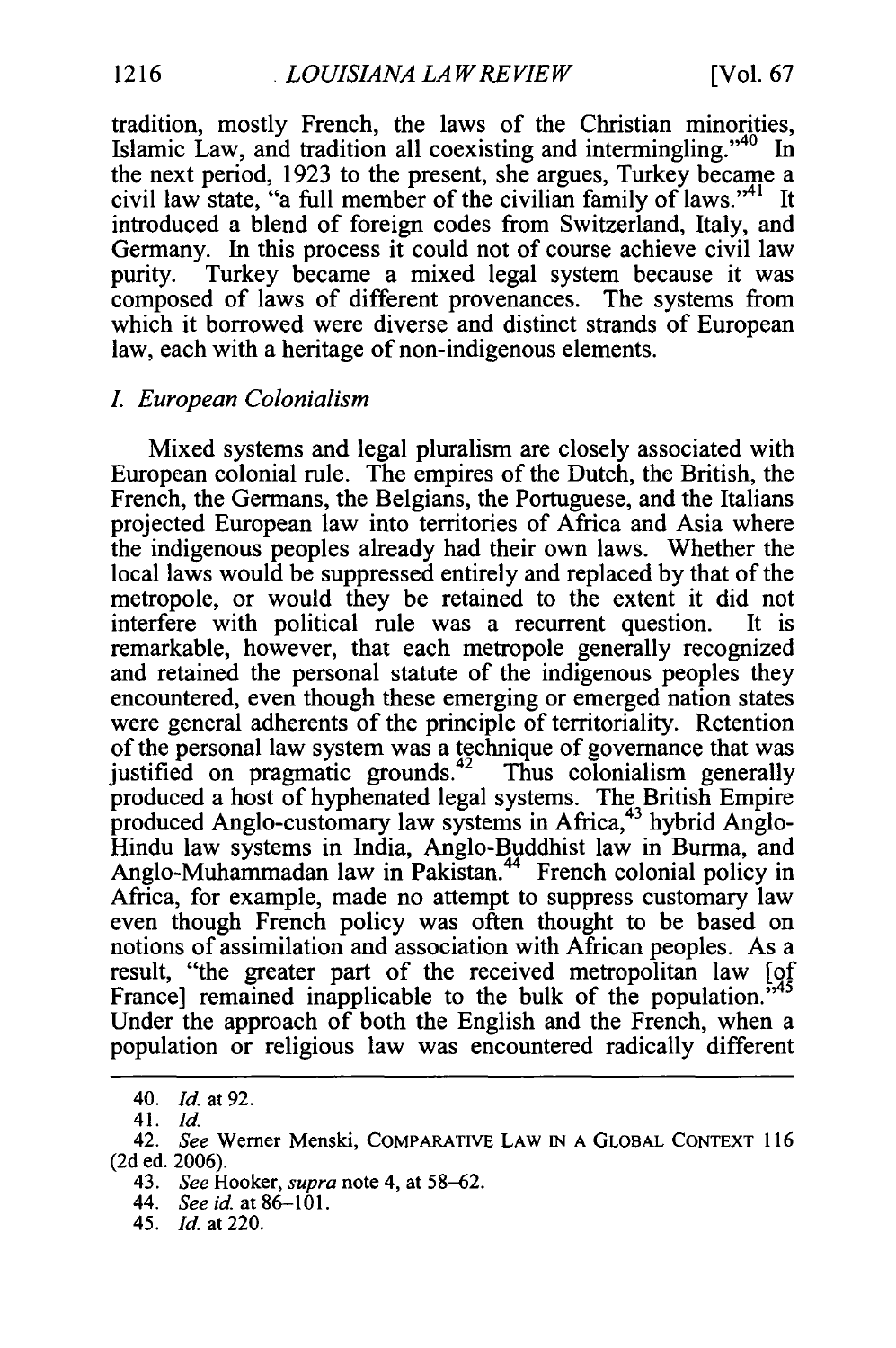from its own, the decision was taken to compartmentalize the personal laws and apply them in a non-unitary plural way.

# *J The Rise of "Classical" Mixed Jurisdictions*

The classical mixed jurisdictions, as stated earlier, are systems in which the private law is essentially a structured blend of civil law and common law. The majority of these systems were created during the colonial era.<sup>46</sup> They too reflect that the claims of the personality principle never entirely vanished; the cultural *acquis* of a personal law could prevail even in an era of emerging nation states ostensibly committed to the "territorial" conception of law.<sup>47</sup> Their *raison d'6tre* is not so dissimilar from the grounds that inspired the earlier systems at Rome and Constantinople. Their formation seems to entail a twofold process: on the one hand, an assertion of personal law entitlement by the subjects; on the other hand, a cost-benefit calculation by the colonial sovereign. The issue must conciliate these two points of view:

At the genesis of the mixed jurisdictions are the claims of a culture to preserve its own language, religion, historical experience and, not least, its laws and customs. Hopes may indeed be pinned upon the native legal system to serve as a proxy for preserving the culture in all its manifestations. On the other side is a political superior who considers the costs and benefits of allowing such a result. These claims therefore may have to be asserted openly and strenuously in a test of political strength, or they may quietly gain recognition because of statesmanship or negotiation.

From a review of five intercolonial transfers, it can be suggested that demographics on the ground, language issues, local remonstrances, cultural identifications, land holdings, military and economic considerations, as well as questions of basic fairness were some of the factors influencing colonial authorities.<sup>48</sup>

The decision in favor of retaining the existing civil law was usually strongest in circumstances where there was a large,

<sup>46.</sup> Common-law/civil-law hybrids from the colonial period would include Quebec, South Africa, Louisiana, Sri Lanka, Puerto Rico, The Philippines, Mauritius, Seychelles, Namibia, Lesotho, Zimbabwe, Swaziland, Botswana, and Cameroon. Exceptions arising for reasons unrelated to colonialism would include Scotland, Israel, and possibly Cyprus.

<sup>47.</sup> By this is meant that within a country's boundaries, there is one legal system that is by definition exclusive.

<sup>48.</sup> *See* Palmer, *supra* note 10, at 21-22.